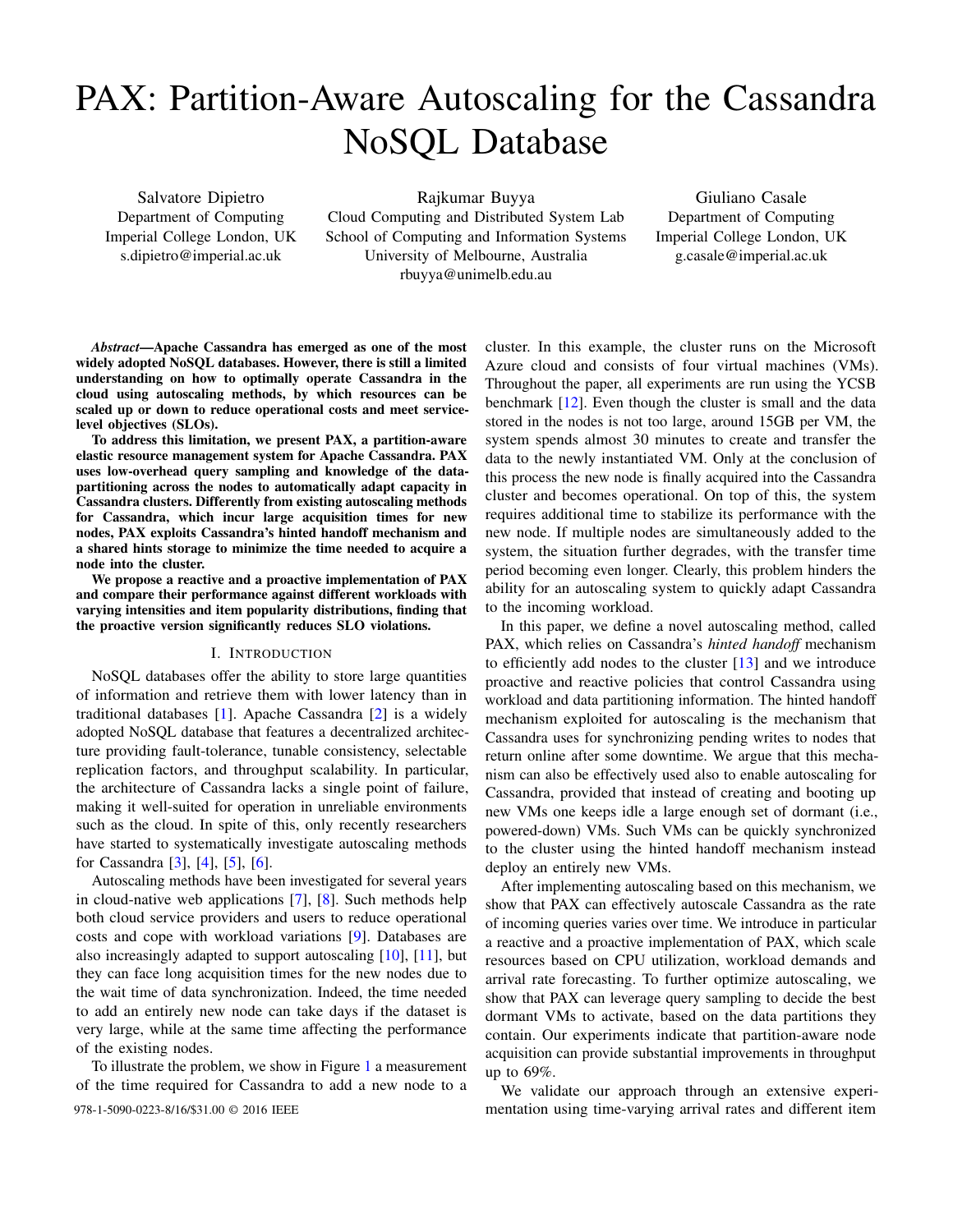<span id="page-1-0"></span>

Fig. 1: Data synchronization period when a new node joins the cluster of 4 nodes with 15GB of data each with RF of 2.

popularity distributions. Among the main findings, we show that, compared to a system without autoscaling, PAX can delivery large cost savings without compromising the user QoS. In addition, thanks to the ARIMA predictive algorithm, the system seldom violates SLOs.

The rest of the paper is organized as follows. Section  $\Pi$ reviews related work on elastic resource management for Cassandra. Section [III](#page-1-2) introduces the architecture of Cassandra, including data partitioning and the hinted handoff mechanism. Section [IV](#page-2-0) presents our elastic architecture and the PAX controller. The experimental validation is given in Section [VI.](#page-6-0) Section [VII](#page-7-0) concludes the paper and propose future work for dealing with burstiness.

## II. RELATED WORK

<span id="page-1-1"></span>Over the last few years, several NoSQL databases have been adapted to support elasticity resource management [\[11\]](#page-8-10), [\[14\]](#page-8-13), [\[15\]](#page-8-14), [\[16\]](#page-8-15), [\[17\]](#page-8-16), [\[18\]](#page-8-17), [\[19\]](#page-8-18). For instance, [17] presents a controller for elastic resource provisioning of HBase clusters using Markov Decision Processes (MDPs). Similarly, [\[18\]](#page-8-17) defines a framework to automatically reconfigure HBase nodes based on their access pattern. The work in [\[19\]](#page-8-18) shows instead a controller based on feed-forward and feedback signals for the Voldemort database.

Prior work on Cassandra autoscaling includes in particular  $[3]$ ,  $[4]$  and  $[5]$ . Both  $[3]$  and  $[4]$  present a reactive autoscaling mechanism. [\[3\]](#page-8-2) develops a Cassandra controller that gathers node and workload performance data to calculate an exponentially-weighted moving average (EWMA) of the response time currently experienced by the users. When this moving average exceeds a pre-defined threshold, the controller adds a new node to the system. The work in [\[4\]](#page-8-3) instead implements a controller driven using an MDP to model the cluster state and take optimal autoscaling decisions. Compared to PAX, these works do not support proactive autoscaling and suffer high synchronization latency due to the effect shown in Figure [1.](#page-1-0)

Recently, [\[5\]](#page-8-4) presents a proactive controller for Cassandra that uses regression trees to predict latency. Upon exceeding a latency threshold, resources are scaled vertically to increase capacity and avoid SLO violations. Compared to this approach, PAX reasons on CPU utilization measurements, thus it is designed to optimize the infrastructure usage and cost, as opposed to user-perceived latency. Moreover, PAX adopts

<span id="page-1-3"></span>

Fig. 2: Cassandra read request representation. The system is set with a RF of 3 and the query uses a CL of TWO.

horizontal scaling and ARIMA time series forecasting of arrival rates. Recent work has shown that horizontal scaling tends to be more appropriate than vertical scaling for Cassandra databases [\[16\]](#page-8-15).

The cost of adding or removing nodes to Cassandra and other databases has been measured in [\[11\]](#page-8-10), [\[14\]](#page-8-13), [\[15\]](#page-8-14), [\[16\]](#page-8-15), [\[20\]](#page-8-19), [\[21\]](#page-8-20). For all the databases that do not use a shared filesystem, measurements indicate that the time required to add a new node is sensitive to the quantity of data stored in the entire database and the transmission rate between nodes. It is observed in  $[16]$ that the usage of higher transmission rate affects the response time of the read operations.

## III. A PRIMER ON CASSANDRA

<span id="page-1-2"></span>Cassandra features a decentralized architecture composed of multiple nodes, arranged in a ring topology as shown in Figure [2.](#page-1-3) Each node is responsible to maintain, on its local storage, part of the database. Each node can then accept and reply directly to queries issued by the users. For a given query, the node that receives the request is termed *request coordinator* and is responsible to orchestrate the local or remote operations required to respond to the query.

Differently from other NoSQL databases, Cassandra uses the notions of Replication Factor (RF) and Consistency Level (CL). The Replication Factor (RF) controls the number of identical replicas of each datum across the cluster. The RF is defined at keyspace level and ensures high-availability in the presence of failures. The Consistency Level (CL) allows to control the consistency, strong or eventual, at the granularity of each individual query. CL may be set to ONE, TWO, QUORUM, or ALL. For reads, CL controls the number of copies of the datum that need to be retrieved before replying; for writes, CL controls the number of nodes that need to acknowledge the successful write. Note that reads in Cassandra are synchronous, whereas writes happen asynchronously with respect to the issue time of the write operation.

## *A. Data partitioning*

Cassandra partitions the database into smaller, partially overlapping, datasets that are stored locally to each node. Thus, contrary to other NoSQL databases such as HBase, Cassandra does not require a shared filesystem (e.g., HDFS). A hash function is used to distribute the record primary keys across the nodes. This is done by partitioning the hash key range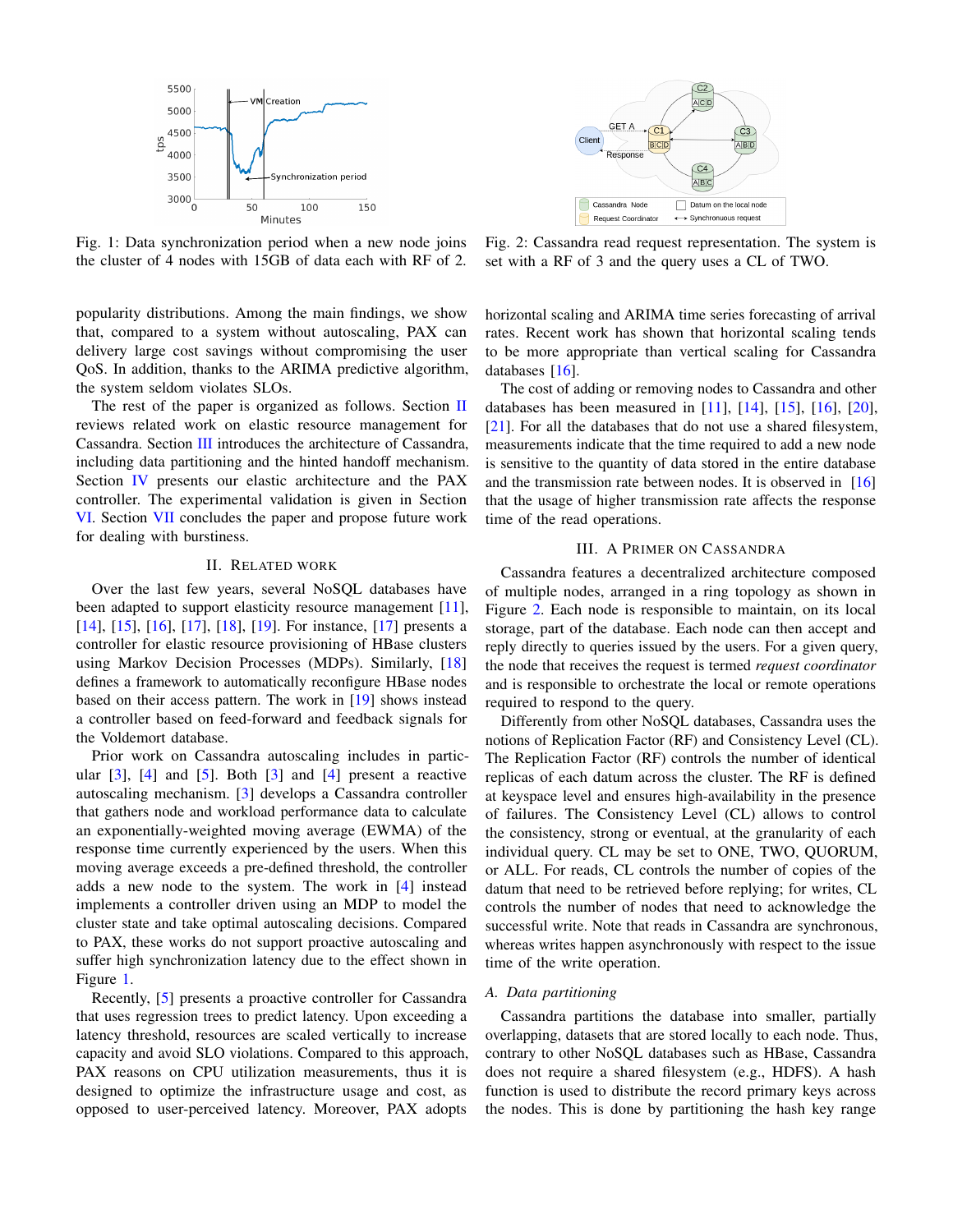<span id="page-2-1"></span>

Fig. 3: Data synchronization through the hinted handoff.

into sub-ranges called partitions (also called *TokenRanges*). In clusters without replication  $(RF = 1)$ , each node i can be configured to locally store  $T_i$  unique partitions. The total number of unique partitions is thus  $P = \sum_{i=1}^{N} T_i$ , where N is the total number of nodes. For systems based on horizontal scaling,  $T_i$  is set to the same value on all the nodes, since the VMs are usually identical.

With replication  $(RF > 1)$ , each node stores also some replicas. So, the total number of partitions available on a node i is  $P_i = T_i \cdot RF$ , where RF is the replication factor. For load balancing, the partitions are distributed randomly across the nodes with the constraint that a given partition can be stored only once on the same server.

## *B. Hinted handoff mechanism*

When a node is not responding for a long period of time, Cassandra assumes that the node has failed. The hinted handoff mechanism will be tasked, when the node returns online, to ensure that data remains consistent. The mechanism works as follows. When the *request coordinator* believes that a node has failed, pending writes are stored locally within a hinted handoff table, one for each failed node. Each table record is called a *hint*. When the failed node becomes active again, before starting to serve client requests, it receives from all the other active nodes the tables and applies the changes on its local copy of the data. The transfer rate of the tables can tuned by the system administrator, and the overall synchronization time depends on the amount of writes received while the node was offline as shown is Figure [3.](#page-2-1) As active nodes may need to transfer large tables, this operation can reduce system performance until termination.

## IV. PAX: PARTITION-AWARE AUTOSCALING

<span id="page-2-0"></span>In this section, we present PAX, the proposed partition-aware autoscaling method. Figure [4](#page-2-2) illustrates the PAX architectural setup, which relies on three components: i) the Cassandra cluster, consisting of a fixed set of nodes (VMs), which can be either in active or dormant (i.e., powered-down) state; ii) the controller, which analyzes the workload measurements and actuates the autoscaling decisions; iii) a hinted handoff storage area, which archives the hints to be committed to the dormant nodes upon their return to the active state.

<span id="page-2-2"></span>

Fig. 4: PAX architecture

*1) Controller:* The core architectural element of PAX is the elasticity controller. The main aim of the controller is to ensure that the *average node utilization* U remains within a pre-defined CPU range  $[U^-, U^+]$  at all times. Since PAX relies on horizontal scaling, it can be assumed that VMs have homogeneous sizes, and thus averaging utilization across nodes is a well-defined metric. It is possible to use other target metrics with the PAX controller, such as the maximum utilization across the nodes, but due to space limitations, we focus only on discussing the implementation of PAX for the average node utilization metric  $U$ . However, we have experimentally analyzed also the maximum utilization metric and observed that it leads to make the autoscaling more aggressive than the average node utilization. This is due to the skewed distribution of partitions across the nodes. In practice, we found that  $U$ is a sufficient metric to implement effective autoscaling, as shown later in the experimental results.

PAX can operate either as a reactive controller or as a proactive one. Let a *cluster configuration* be a particular assignment of the active and dormant states to the nodes. Also, a configuration is said to be *valid* if it guarantees that all data partitions have at least  $CL^{max}$  replicas stored in the active nodes, where  $CL^{max}$  is maximum consistency level allowed for a query. In the reactive mode, when the system performance is out of target CPU range, PAX interacts with the cloud provider API to adjust the configuration by starting and stopping VMs until  $U$  returns within the range. The only exceptions is when the cluster cannot scale up or down any longer, either due to shortage of dormant nodes or because it has reached a configuration that cannot use less nodes without becoming invalid. In the proactive mode, PAX couples this control mechanism with a workload forecasting method based on ARIMA processes. To better illustrate the operation of the controller, in the next subsection we review the workload analysis and forecasting features that are supplied to the controller by the architecture.

*2) Workload analyzer (WA):* The workload analyzer (WA) is responsible for monitoring the system, analyzing the resource consumption data and the demand estimation. When PAX is configured as a proactive controller, WA is also responsible of workload forecasting.

WA monitors the type of requests issued to the cluster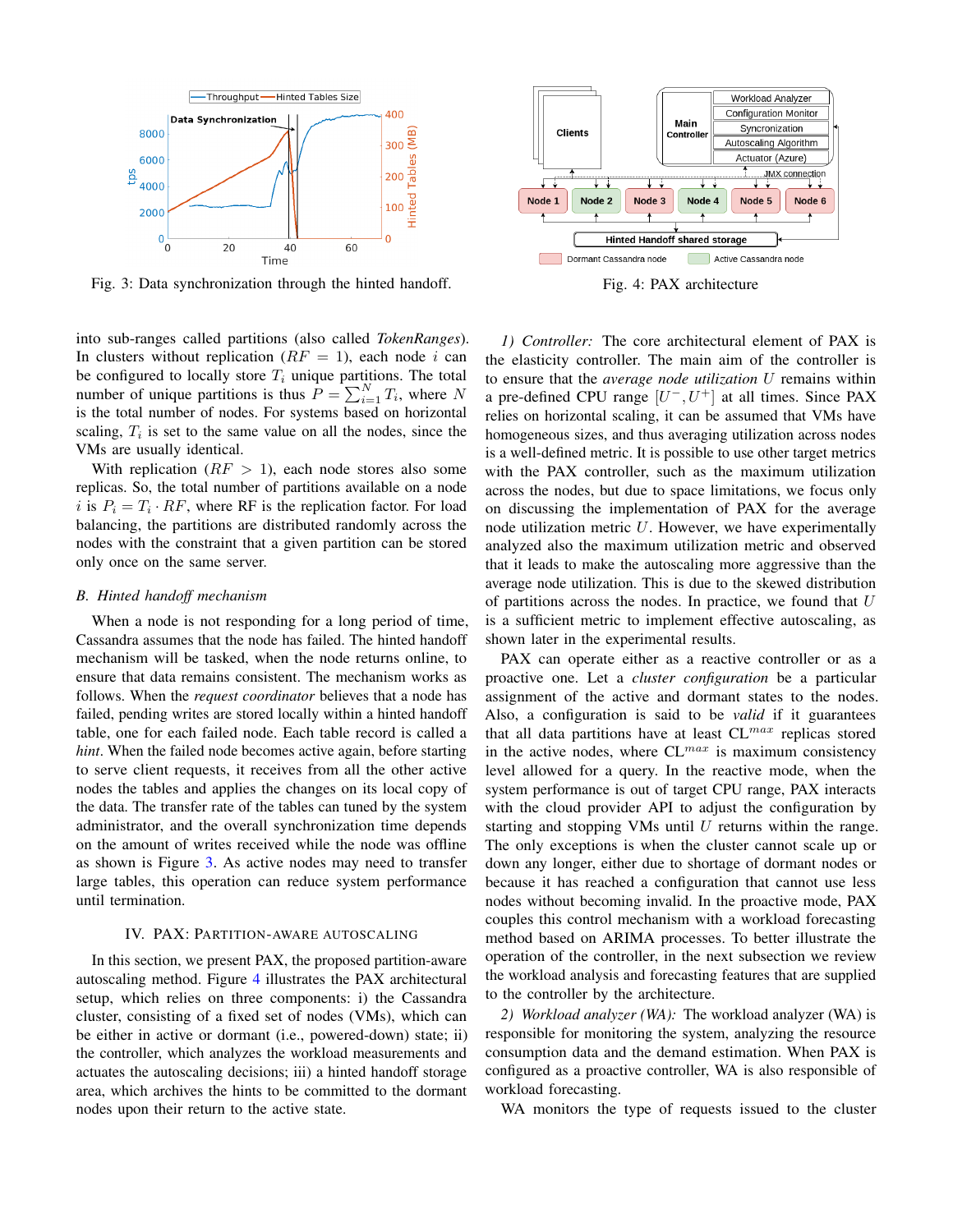<span id="page-3-1"></span>

<span id="page-3-0"></span>Fig. 5: Mean service demand change with the number of active nodes.



Fig. 6: Overhead of the tracing tool.

(read or write operations) and the requested primary keys. The main goal is to identify the partitions that are more frequently requested (*hot partitions*). This information is used by the PAX autoscaling algorithm to select the best dormant node to activate or, during scale down, to choose the active node to power off. While PAX does not require initial training about the hot data distribution across the nodes, it can converge faster to a good configuration if supplied with an initial estimate of the hot partitions, based on historical data. However, the controller works correctly also without this information.

At runtime, the WA can obtain the list of hot partitions either using the nodetool or the tracing utilities shipped with Cassandra. The command nodetool toppartitions samples the activity of a Cassandra cluster for a specified period of time, returning the hot partitions. However, the command can degrade the database performance and, in one of the latest Cassandra versions we used (3.0.9), the tool frequently crashed. For these two reasons, we have used in our implementation the tracing tool.

The tracing tool is a troubleshooting utility to profile the internal operations that are executed by Cassandra to complete a query. In order to prevent performance degradation, the tool allows to randomly sample queries with a given probability. Figure [6](#page-3-0) shows the tracing overhead we observe on the same testbed used in Figure [1](#page-1-0) for different sampling probability values. If the sampling probability is chosen small enough, the system performance is not significantly affected by the background execution of the tracing tool. Thus, we choose the maximum acceptable sampling probability for PAX to be 0.001, for which the system throughput is degraded by 2.9% on average, however PAX can also work smoothly with lower sampling probabilities, although it can take a longer time to converge to an optimal configuration. At runtime, every minute WA retrieves and clears from the database the

tracing information provided by the tracing tool. The list of hot partitions is then calculated and made available to the controller.

# *A. Workload forecasting*

The WA component also retrieves performance metrics for each node and predicts changes to the arrival rates of queries. In our implementation, performance metrics such as CPU utilization and the total number of operations executed are retrieved from each active Cassandra node using JMX. However, other monitoring systems may be used.

To predict the future workload, WA maintains an Autoregressive Integrated Moving Average (ARIMA) model. ARIMA is a method for non-stationary time series prediction that combines an autoregressive and a moving average model. It is commonly used in autoscaling mechanisms [\[22\]](#page-8-21), [\[23\]](#page-8-22), [\[24\]](#page-8-23), [\[25\]](#page-8-24), [\[26\]](#page-8-25). The ARIMA prediction is calculated taking in consideration the mean time required to boot up a dormant VM. In our experiments on Microsoft Azure based on VMs of class *A2*, we have measured this time to be around 3 minutes on average. ARIMA predictions are thus set at 3 minutes in the future.

WA predicts the global arrival rate  $\lambda$  to the cluster, measured in transactions-per-second (tps). Since we are concerned with the mean utilization across identical nodes, the value yields the predicted CPU utilization as [\[27\]](#page-8-26)  $U^{pred} = \lambda D$ , where D is the mean service demand of a node and it is estimated by linear regression of the current measurements of U and  $\lambda$ . We have observed that the demand  $D$  changes almost linearly with the number of active nodes, as shown in Figure [5.](#page-3-1) This is mainly due to the increasing number of read requests issued by the request coordinator  $[28]$ . In our tests, each additional active node increases D on average by  $\alpha = 10\%$ . This correction is included upon forecasting the utilization after an autoscaling decision. In general, the value of  $\alpha$  is sensitive to the consistency level CL of the queries. In other setups it may requires runtime estimation by fitting to a line the obtained measurements of U and  $\lambda$  as the cluster configuration changes.

## <span id="page-3-2"></span>*B. Autoscaling algorithms*

Central to the PAX autoscaling algorithm are the decisions on: i) which nodes to scale; ii) how many nodes to scale; iii) when to trigger the autoscaling action. We discuss these aspects separately in the next subsections.

*1) Data-aware node acquisition:* When the PAX controller decides to take an action, so to increase or decrease the number of active nodes, it is necessary to identify the set of nodes that are going to be involved in the action. This is decided based on the information generated by the WA component by prioritizing the acquisition of nodes including the hot data partitions. PAX associates to each Cassandra node a score  $(V_n)$ . The algorithm receives from the WA components the primary keys  $(K)$  and the key access rate  $\lambda_k$  (request per second) for the queries randomly sampled in the last control period. To identify the location of the data accessed by the sampled query, the primary key is hashed and the partition ( $p \in P$ ) that contains the data is identified. For each of the node that stores that partition,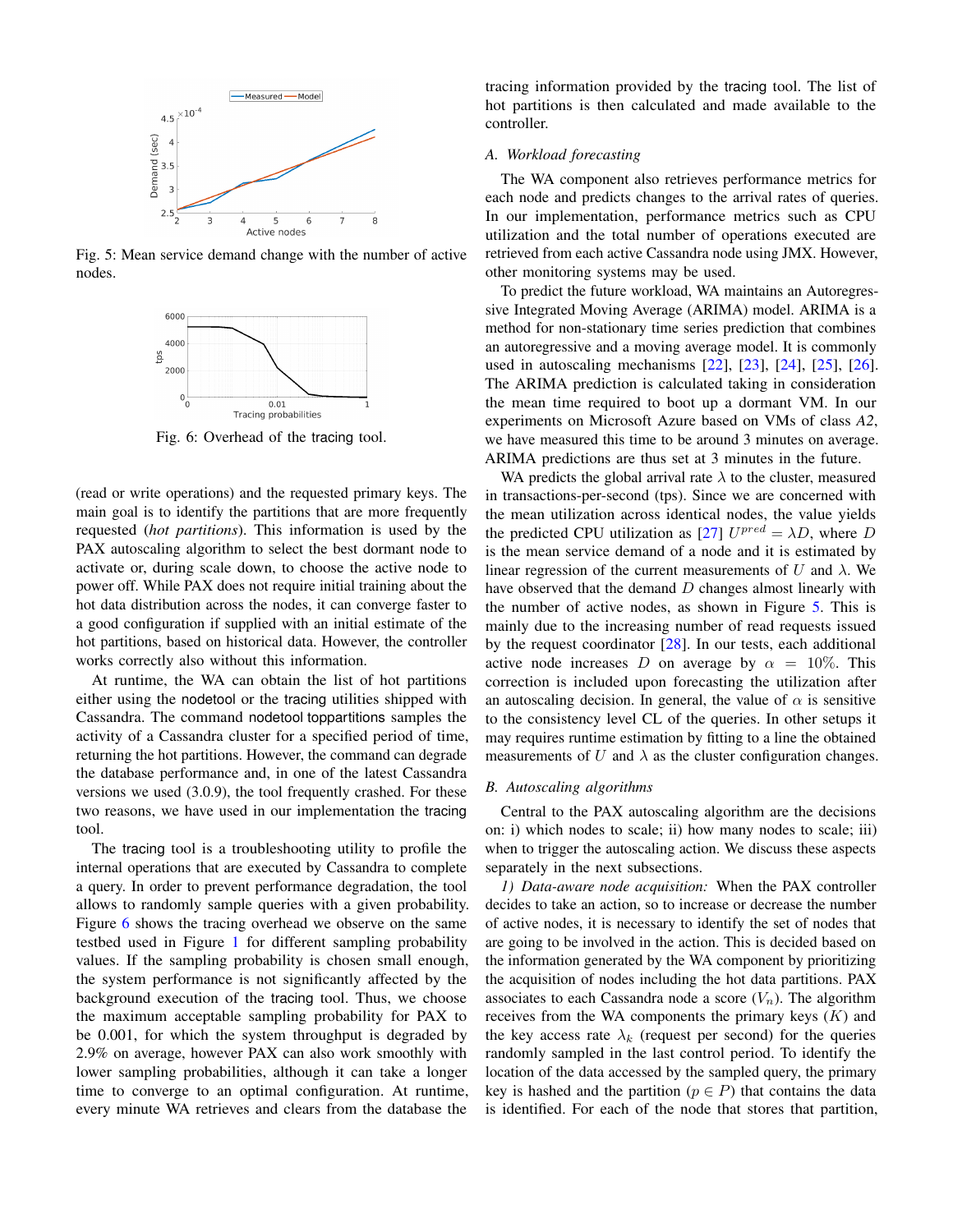<span id="page-4-0"></span>

Fig. 7: Gains due to data-aware node acquisition.

the associate node value  $V_n$  is then incremented by  $\lambda_k$ . Thus, across the entire cluster

$$
V_n = \sum_{p \in P_n} \sum_{k \in K_p} \lambda_k
$$

where  $P_n$  is the set of local partitions on the node n and  $K_p$ is the set of primary keys contained in the partition  $p$ . The values  $V_n$  are used to decide the order in which dormant VMs are activated during scale-up or scale-down.

To assess the effectiveness of this data-aware scale-up approach, referred to as PAX (or data-aware *best*) selection , we show in Figure [7](#page-4-0) a comparison against a method that selects the node with the *worst*  $V_n$  score and with a method that picks the node at *random*. The experiment is conducted on a 16 nodes Cassandra cluster where the minimum number of active nodes is 5 and the workload used a Zipfian popularity distribution for the data. To understand the best achievable performance, we use a static workload characterization. The remaining nodes are activated one by one until all the nodes are active. The performance gap between the two algorithms is quite evident and reaches a maximum with 10 active nodes. We attribute the fact that the gap is maximal around the middle to the fact that the number of possible combinations for choosing the active nodes is maximal at this point, subject to the configuration validity constraint, increasing the probability of errors for the random and worst schemes. Here the PAX selection reaches a throughput of 19070 tps, while the worst selection has only 11220 tps. Progressively, the gap is reduced since the offline nodes are fewer and thus the worst and random methods eventually pick up also the nodes with the hot partitions. The random algorithm shows as expected a performance in-between the two other methods, but it still fairly worse than the best one. Overall, this experiment confirms that data-awareness can produce visible gains during Cassandra autoscaling. We present in the next sections more advanced scenarios with dynamic workload characterization and varying experimental setups.

*2) Number of nodes to scale:* PAX offers three strategies to control the number of nodes involved in a scaling action. These strategies are called: conservative, average and aggressive.

During scale up, with the conservative strategy the smallest possible number of nodes that PAX predicts to bring back U within the target range is used. The aggressive strategy instead activates the largest possible number of nodes such that the predicted U remains above  $U^-$ . The average strategy targets instead the center of the target range. Viceversa, during scale down, the conservative policy switches off the maximum

<span id="page-4-1"></span>

Fig. 8: Comparison between the three aggressive strategies: Conservative, Normal (average), Aggressive. The four images represent: a) throughput; b) number of nodes used over time; c) CPU utilization; d)  $T_u$ 

number of node, while the aggressive ones powers down the minimum number of nodes.

Figure [8](#page-4-1) presents experimental results for the three strategies. Figure [8\(](#page-4-1)a) shows the throughput changes over time. The conservative reacts slowly to these changing, performing many more scaling up actions than the other policies, as seen in  $8(b)$  $8(b)$ . As visible from Figure  $8(c)$  $8(c)$ , this means that the conservative strategy remains close to the upper bound of the utilization band. Conversely, the aggressive strategy performs only 2 actions. However, it activates more nodes than the other strategies but it never violates the CPU upper bound, as shown in Figure [8\(](#page-4-1)d). For this reason, we have decided to adopt in PAX by default the aggressive strategy.

*3) Triggering a scaling action:* The data-aware acquisition and the strategies to select the number of nodes allow PAX to implement a scaling decision. This involves CPU utilization prediction for all the possible node configurations, retaining only the valid ones within the target range. Among these, PAX selects the one with the desired number of nodes, based on the strategy selected, and with the best nodes, based on data-awareness.

As mentioned, PAX implements the decision in either reactive or proactive approach. In both cases, PAX requires the CPU trend needs to violate for at least 3 consecutive times, spaced by 1-minute intervals, the CPU bounds before the controller takes any action. This avoid unnecessary or inaccurate actions triggered by errors in the predictive model. Moreover, we set a stabilization period of time of 5 minutes in-between any two actions to reduces the likelihood of instabilities due to fluctuations in the measurements.

Figure [9](#page-5-0) compares the proactive and reactive implementations of PAX and also illustrates the impact of data-awareness on these by considering the best data-aware node acquisition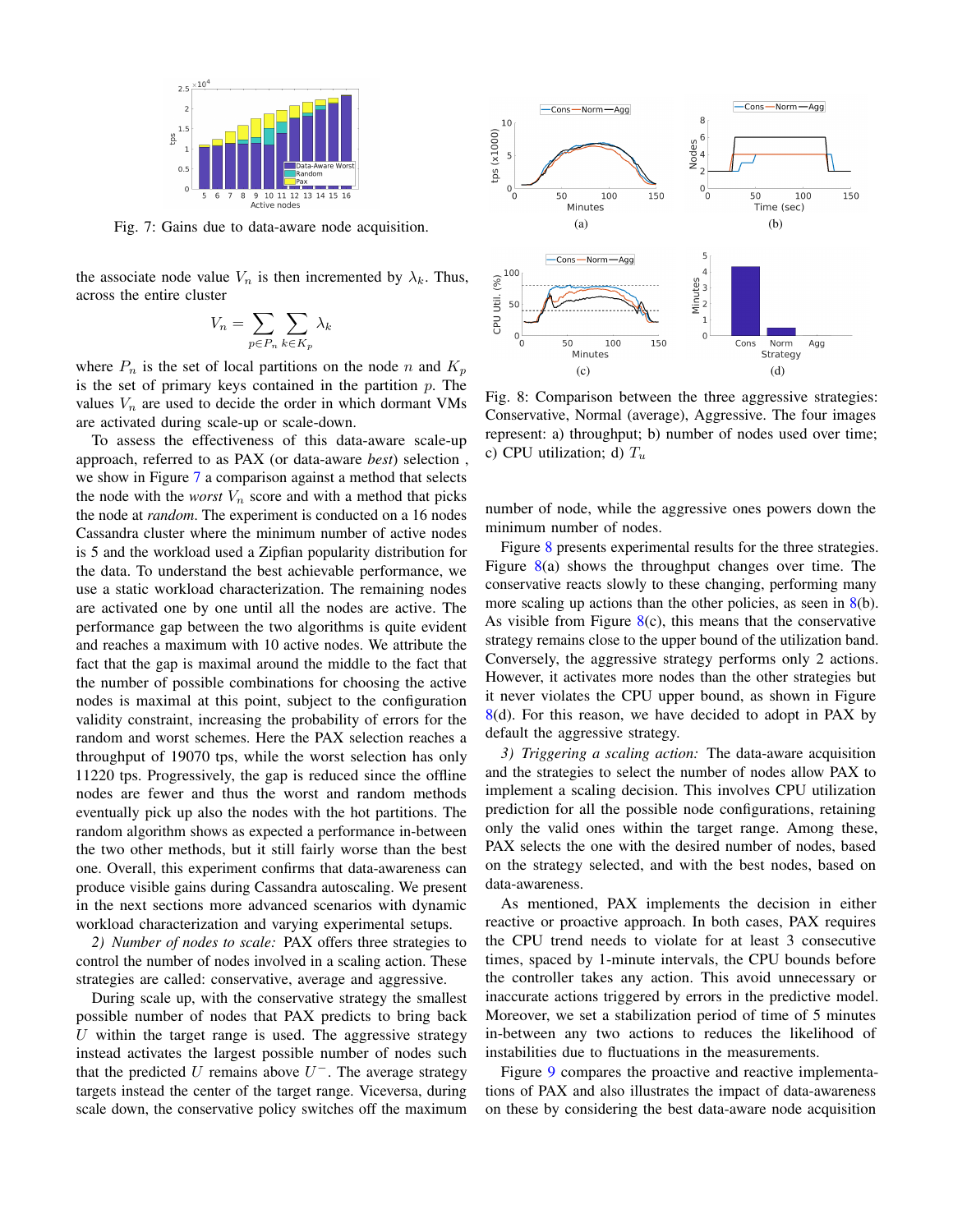<span id="page-5-0"></span>

Fig. 9: Comparison between Proactive PAX (PB), Proactive Data-Aware Worst (PW), Reactive PAX (RB), Reactive Data-Aware Worst (RW). The figures represent: a) the average throughput; b)  $T_U$ ; c)  $A_U$ ; d) the cloud costs for the experiment.

of PAX against the worst-case acquisition method. The experiments run on a 8 nodes cluster with a 2 hours workload peaking at a maximum of 80 clients.

The metrics we collect are similar to those presented in [\[29\]](#page-8-28). We define the under-provisioning time  $T_U$  as the time that the system spends above  $U^+$ . We condition this to the system not using the maximum number of nodes, since we regard this situation as an error in static provisioning of the cluster size, rather than a shortcoming of the autoscaler. We also consider the under-provisioning area  $A_U$  between the cluster utilization and the upper bound of the target CPU range. This is computed only in periods when the utilization is above  $U^+$ .

The results show that the reactive controller introduces some under provisioning time due to the lack of utilization prediction. On the other hand, the proactive controller exhibits negligible under-provisioning time and area. However the proactive system anticipate some actions consuming more resources and with a higher experimental cost. The throughput results convincingly argue that the proactive data-aware controller performs much better than all the other methods.

Based on this analysis, we consider the reactive controller better suited in situations where the user wants to reduce the operational cost, when the user is renting the VM. On the other hand, the proactive controller limits considerably the underprovisioning time of the system making it more appropriate in that situations where the user wants to reduce CPU utilization, as in the case of providers exposing Cassandra services from within their own infrastructure. Given its increased ability to control the system, in the next sections, we will focus on evaluating the proactive version of PAX.

<span id="page-5-1"></span>TABLE I: Performance comparison results.

|       |                 | $T_i = 256$     |
|-------|-----------------|-----------------|
|       | 8683 ops/sec    | 9067 ops/sec    |
| $=16$ | $10663$ ops/sec | $10684$ ops/sec |

<span id="page-5-2"></span>TABLE II: Minimum configuration size  $M$  under different  $T_i$ values. Experiments executed with a Cassandra cluster with  $N = 8$  nodes, assuming a  $CL^{max}$  of ONE

|                 | $RF=2$         |   | $RF=4$          |                |
|-----------------|----------------|---|-----------------|----------------|
| $T_i$           | $P_i$          | М | $P_i$           | М              |
|                 | $\mathfrak{D}$ |   | 4               | $\overline{c}$ |
| 2               |                |   | 8               | $\overline{c}$ |
| 4               | 8              | 5 | 16              | 3              |
| $\bar{8}$       | 16             | 6 | $\overline{32}$ | ٩              |
| $\overline{32}$ | 64             |   | 128             |                |
| 128             | 256            |   | 512             | 5              |
| 256             | 512            |   | 1024            | 5              |

## V. TUNING THE PAX ARCHITECTURE

In this section, we provide additional details concerning the PAX architecture, such as the number of nodes to be used in the cluster and the setup of the hinted handoff storage mechanism.

#### *A. Cluster size*

Upon instantiating the cluster, the administrator should decide several parameters such as the maximum number of nodes N, the RF, the maximum CL allowed for a query  $(CL^{max})$ , and the data partitioning setup. These decisions affect the flexibility of the autoscaling mechanism, in particular the minimum number of machines  $M$  that need to remain online at all times to ensure that the configuration remains valid.

*1) Choosing the total number of nodes:* The maximum number of nodes  $N$  should be such that the cluster can achieve the maximum target throughput when all nodes are online. Benchmarking may be used to estimate the  $N$  parameter experimentally against a reference workload. N can also be changed at runtime where needed, but as observed in Figure [1](#page-1-0) the synchronization time will be much longer than with the hinted-handoff mechanism, which requires only a few minutes.

*2) Choosing the replication factor:* Normally, RF is chosen in production environments to be between 2 and 4. RF of 1 is usually not advised since, in case of failure, the system may not be able to recover the data. Probabilistic methods have been devised to analyze the influence on RF on the system availability and resilience to malicious users and identify an appropriate assignment [\[30\]](#page-8-29), [\[31\]](#page-8-30), [\[32\]](#page-8-31).

*3) Choosing the data partitioning:* The RF and the number of partitions per node  $T_i$  are static properties of the cluster decided upon its creation and the initial loading of the dataset. They determine the set of valid configurations for a cluster and thus the flexibility of the autoscaling mechanism. Although  $T_i$ does not significantly affect performance, as shown in Table [I](#page-5-1) for a 8-node cluster, it influences the placement of data on the nodes, and thus how many nodes can be turned off by the autoscaling controller while remaining in a valid configuration.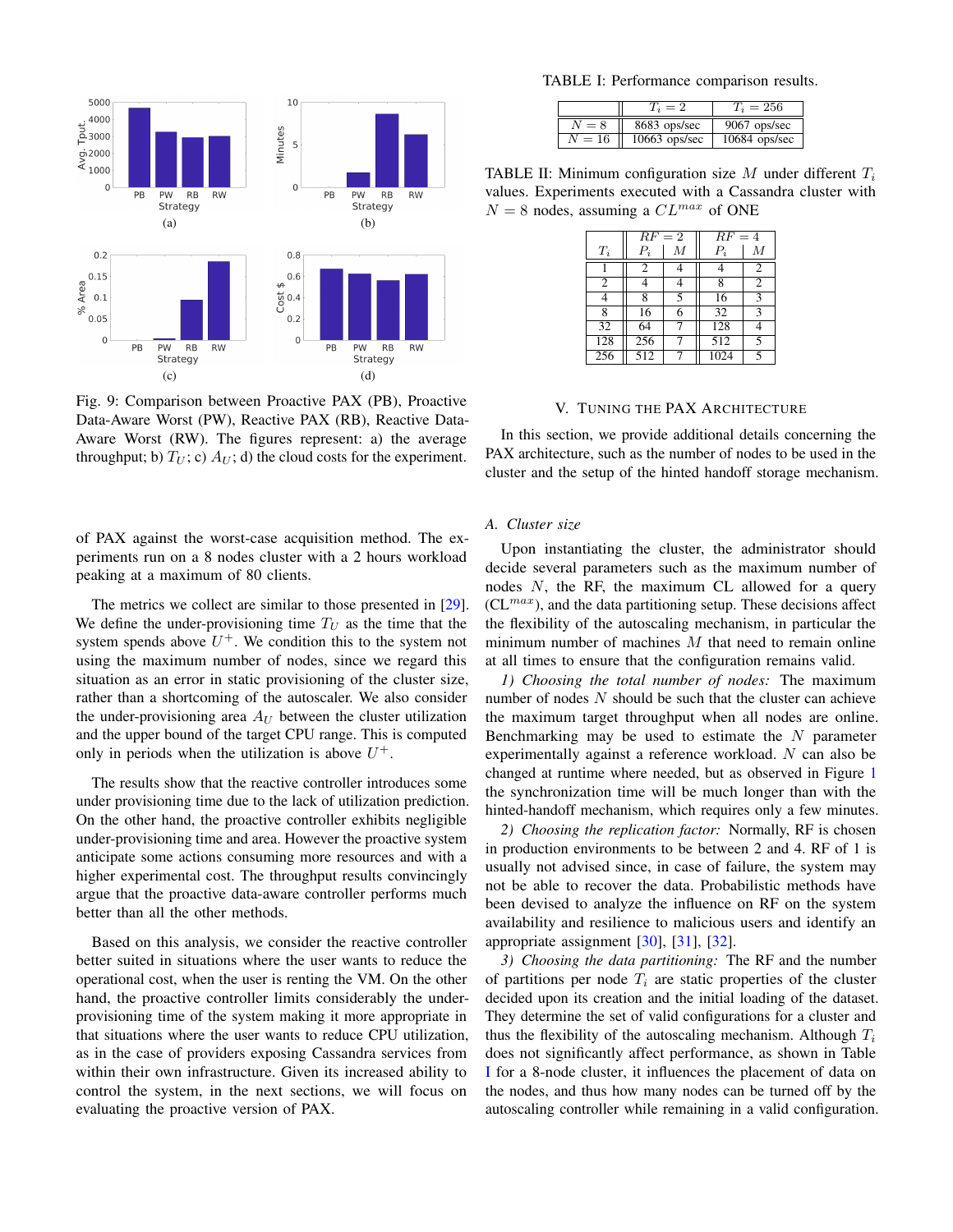<span id="page-6-1"></span>TABLE III: Testbed configuration used for the controller evaluation.

|               | Node                         | YCSB client  | Controller |  |
|---------------|------------------------------|--------------|------------|--|
| Number of VMs |                              |              |            |  |
| VM type       | General purpose              |              |            |  |
| O.S.          | <b>Ubuntu 16.04.2 LTS</b>    |              |            |  |
| <b>vCPUs</b>  |                              |              |            |  |
| Memory        | 3.5GB                        | 3.5GB        | 7GB        |  |
| O.S. Disk     | 30GB Read/Write Host Caching |              |            |  |
| Data Disk     | 80GB (No Caching)            | none<br>none |            |  |

<span id="page-6-6"></span>TABLE IV: YCSB Workload characteristic used for the system evaluation

| Workload | Read | Write | Distribution |
|----------|------|-------|--------------|
|          | 50%  | 50%   | Zipfian      |
| В        | 95%  | 5%    | Zipfian      |
| €        | 100% | $0\%$ | Zipfian      |
| G        | 100% | $0\%$ | Latest       |

The dependence is illustrated in Table [II.](#page-5-2) Here, we repeat a set of 14 experiments, changing the  $T_i$  and RF values. For example, the first row considers the case where each node contains  $T_i = 1$ unique partitions. In this case, out of the  $N = 8$  nodes, 4 nodes should always remain online if  $RF = 2$ , but this reduces to 2 if  $RF = 4$ . However, larger RF values increase costs, since more storage capacity and nodes will be needed to replicate the data.

# *B. Hinted handoff storage*

To ensure that each node can retrieve all hinted handoff tables anytime, we recommend to setup a shared storage area among the cluster nodes. By default, these tables are stored locally on each Cassandra node disk. However, it may happen that some tables are stored on nodes that become dormant, causing the risk that a newly activated node does not find all hinted handoff tables required for its synchronization.

A shared storage area avoids the above issue. Within this area, each node can store its tables in a specific folder, so that they are always available for retrieval during scale up operations. When a dormant node is powered up, it receives the data from all the active nodes and after it applies also the tables found in the shared area.

Although we did not experience similar cases, it is conceivable that if some nodes remain dormant long enough, the size of the hinted handoff tables may grow large enough to become an issue for both performance and cost. Several strategies are possible to mitigate this risk. One possible solution could be to adopt a hybrid architecture, where most hints are stored locally to the nodes and only the ones of the dormant nodes are in the storage area. A simpler alternative consists in periodically activating the dormant nodes to allow them to synchronize the pending hints. Platform such as Azure allows to pay only for the minutes effectively used to perform the synchronization.



<span id="page-6-3"></span><span id="page-6-2"></span>Fig. 10: Controller benchmark using PAX algorithm. The experiments represent the controller behavior when a peak behavior with maximum 80 clients using workload B using the approach: a) proactive; b) reactive.



<span id="page-6-4"></span>Fig. 11: PAX controller response to a) a step of 80 clients starts issuing YCSB workload A; b) two overlapped peaks and workload C.

## <span id="page-6-5"></span>VI. PERFORMANCE EVALUATION

#### <span id="page-6-0"></span>*A. Methodology*

The evaluation of our elastic system is conducted on Microsoft Azure cloud with a Cassandra cluster composed of 8 nodes. The hardware characteristics of the virtual machines are presented in Table [III.](#page-6-1) On each Cassandra node is installed Sun Java 1.8 and Cassandra 3.0.9. In the default Cassandra configuration file, we modify the *num tokens* to 2 to allow us to have a larger elastic range (from 2 to 8 VMs) with a CL of ONE and the hints folder is redirected to the shared disk managed by Azure. We also install and enable Jolokia to expose the JMX metrics over HTTP. The Cassandra database is loaded with a total of 180 GBs of data using a replication factor of 4.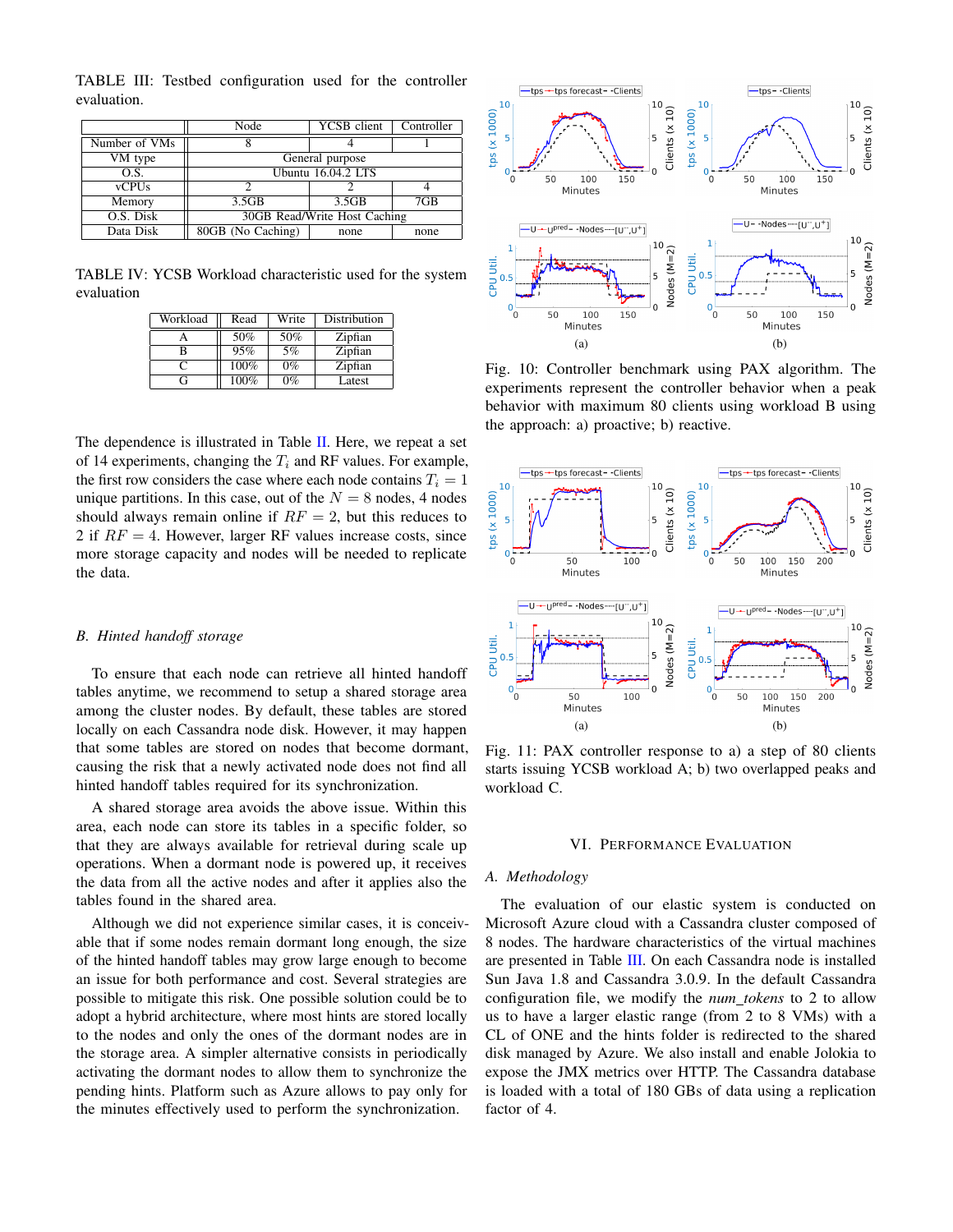<span id="page-7-2"></span>

Fig. 12: PAX response to changes in the hot partitions.

TABLE V: Evaluation results for PAX.

<span id="page-7-1"></span>

|            | max N | Tт            | $A_{II}$  | $\frac{1}{2}$ /min | \$ saving |
|------------|-------|---------------|-----------|--------------------|-----------|
| Fig. $10a$ |       | $30s(0.41\%)$ | $0.07\%$  | 0.0059             | 33.56%    |
| Fig. $10b$ |       | 505s (3.54%)  | 0.20%     | 0.0038             | 56.36%    |
| Fig. $11a$ |       | $21s(0.3\%)$  | 0.12%     | 0.0074             | 11.53%    |
| Fig. $11b$ |       | 184s (1.28%)  | $0.007\%$ | 0.0037             | $61.42\%$ |

Compared to the state-of-the-art in Cassandra autoscaling presented in Section  $II$ , our setup has a larger database with a higher replication factor. Using the default architecture, these factors significantly impact on the data synchronization time necessary to the system to change the configuration since the amount of data that each node needs to transfer is bigger.

The workload generation machines run the YCSB benchmark [\[12\]](#page-8-11). The YCSB workload characteristics are summarized in Table [IV.](#page-6-6) We deploy in total 4 workload generator virtual machines and one VM for the PAX controller.

## *B. Step response*

Figure [11a](#page-6-4) presents the performance of the PAX controller under a step increase of 80 clients, using the workload A. The top figure shows the increase in arrival rate (in tps) and clients. The bottom figure shows the response of the PAX controller in terms of number of nodes, actual utilization  $U$  of the testbed and predicted utilization values by the ARIMA forecasting. In these and the following graphs, the predicted throughput and CPU are represented by the dot marker. In-between any two markers, *no* prediction is performed since the controller awaits that the system stabilizes to retrain the ARIMA process and resume the forecasting.

In the experiment, the system does not have any information about the future, the controller is, as expected, not able to anticipate the sudden step increase but, immediately after it reacts correctly to it by starting new VMs that avoid the utilization to step out of the target range, except for a negligible period as reported in Table [V.](#page-7-1)

## *C. Comparing proactive and reactive approaches*

Figure [10a](#page-6-2) and Figure [10b](#page-6-3) compares the proactive and reactive controller using a workload B, lasting two hours and exhibiting a peak in the number of active clients.

It is possible to notice that the reactive controller consume less resources, saving around 0.126\$ per hour. However, the reactive implementation has lower throughput than the proactive one. In addition, by using less resources, the average CPU utilization of the reactive method is higher than in the proactive case. The proactive controller reduces significantly the underprovisioning of the system and it supports better the timevarying workload.

## *D. Response to overlapped peaks*

Figure [11b](#page-6-5) presents an experiment with two successive peaks in the number of clients and based on workload C. As the clients grow, the CPU utilization sharply reaches the upper bound. As this is a rather slow growth pace, the ARIMA predictor suggests that this peak can be handled with the current testbed and this is indeed the case. However, as the second larger and growing faster peak arrives, the ARIMA controller is able to anticipate it in the initial stages, shortly after 100 minutes, activating other 3 VMs to handle the peak workload effectively. Even if the system presents a higher  $T_u$  time compared to the other proactive experiments (Table [V\)](#page-7-1), the  $A_u$  is very low meaning that the system is really closed to the  $U^+$  bound. In addition, this experiments presents the higher cost saving of 61.42% respect a traditional Cassandra implementation where all the nodes are always active.

# *E. Architecture change*

As discussed in Section [IV-B,](#page-3-2) the configuration can significantly influence performance. Here we show the ability of the WA query sampling to trigger actions in response to a change of the query mix issued by the clients.

The results are presented in Figure [12.](#page-7-2) During the experiment execution, the workload generated by YCSB changes from workload C to G, modifying the primary key access rates. Using the WA information, the PAX controller determines a better configuration and starts and stops nodes to change the set of active partitions.

When a new configuration is detected, the controller activates it and during the stabilization period the two configurations are active both at the same time. Then the VMs of the old configuration become dormant. The configuration changes significantly benefits throughput, which increases from 1190 to 2500 tps. This illustrates the benefits of data-aware autoscaling in Cassandra.

## VII. CONCLUSIONS AND FUTURE WORK

<span id="page-7-0"></span>In this paper, we have proposed PAX, a new auto-scaling system for Cassandra. PAX leverages the hinted-handoff mechanism of Cassandra to reduce the data synchronization period when a new node is added to the cluster. Based on this, we have defined reactive and proactive controllers that profile the current workload and use this information to activate the Cassandra nodes that store hot data partitions. We have found that both reactive and proactive implementations are useful in practice, with the reactive method using less VMs but incurring more frequently under-provisioning, while the proactive allowing negligible violations of the target utilization.

In future work, we would like to extend our controller to support also the response time metric in order to evaluate response to burstiness in workloads.